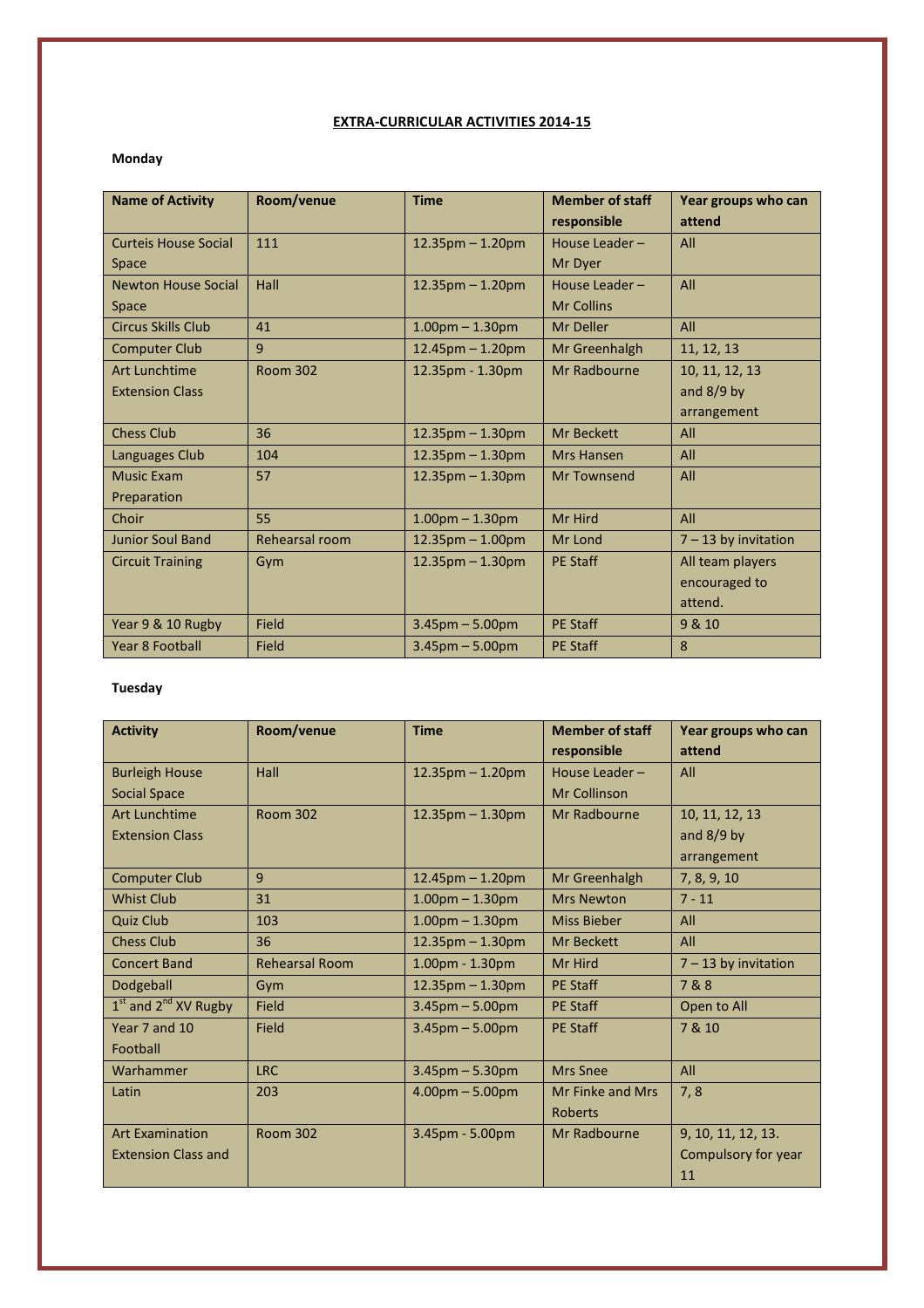| <b>Year 9 Advanced Art</b> | <b>Room 302</b> | 3.45 pm - 4.50pm  | Mr Radbourne            | 9                |
|----------------------------|-----------------|-------------------|-------------------------|------------------|
| <b>Class</b>               |                 |                   |                         |                  |
| Silver Duke of             | <b>TBC</b>      | $4.00pm - 5.00pm$ | <b>Mrs Bond and Mrs</b> | Year 11 who have |
| Edinburgh                  |                 |                   | Topham                  | registered       |

#### Wednesday

| <b>Activity</b>           | Room/venue      | <b>Time</b>            | <b>Member of staff</b> | Year groups who can    |
|---------------------------|-----------------|------------------------|------------------------|------------------------|
|                           |                 |                        | responsible            | attend                 |
| More House Social         | Hall            | $12.35$ pm $-1.20$ pm  | House Leader-          | All                    |
| Space                     |                 |                        | <b>Mr Roberts</b>      |                        |
| <b>Art Lunchtime</b>      | <b>Room 302</b> | $12.35$ pm $- 1.30$ pm | Mr Radbourne           | 10, 11, 12, 13         |
| <b>Extension Class</b>    |                 |                        |                        | and $8/9$ by           |
|                           |                 |                        |                        | arrangement            |
| <b>F1 Simulation</b>      | 32              | 12.40pm - 1.30pm       | Mr Morrow and          | $7 - 11$               |
|                           |                 |                        | <b>Mrs Drulia</b>      |                        |
| <b>Computer Club</b>      | 9               | $12.45$ pm $- 1.20$ pm | Mr Greenhalgh          | 7, 8, 9, 10            |
| Dodgeball                 | Gym             | $12.35$ pm $- 1.30$ pm | <b>PE Staff</b>        | 9 & 10                 |
| <b>Chess Club</b>         | 36              | $12.35$ pm $-1.30$ pm  | <b>Mr Beckett</b>      | All                    |
| <b>Contemporary Choir</b> | 55              | $12.35$ pm $-1.00$ pm  | Mr Hird                | All                    |
| <b>Wind Band</b>          | Rehearsal room  | $1.00pm - 1.30pm$      | Mr Townsend            | All                    |
| Jazz Combo A              | 57              | $1.00pm - 1.30pm$      | Mr Whitworth           | $7 - 13$ by invitation |
| <b>Senior Matches</b>     | Field           | $3.45$ pm $- 5.00$ pm  | <b>PE Staff</b>        | 12 & 13                |
| <b>Bronze Duke of</b>     | Old School      | $4.00pm - 5.00pm$      | <b>Mr Collinson</b>    | Year 10 by invitation  |
| <b>Edinburgh Award</b>    |                 |                        |                        |                        |

## Thursday

| <b>Activity</b>          | Room/venue            | <b>Time</b>             | <b>Member of staff</b> | Year groups who can    |
|--------------------------|-----------------------|-------------------------|------------------------|------------------------|
|                          |                       |                         | responsible            | attend                 |
| <b>Foxe House Social</b> | Hall                  | $12.35$ pm $-1.20$ pm   | House Leader -         | All                    |
| Space                    |                       |                         | Mr Beardsall           |                        |
| <b>Art Lunchtime</b>     | <b>Room 302</b>       | $12.35$ pm $- 1.30$ pm  | Mr Radbourne           | 10, 11, 12, 13         |
| <b>Extension Class</b>   |                       |                         |                        | and $8/9$ by           |
|                          |                       |                         |                        | arrangement            |
| <b>Brass Ensemble</b>    | 55                    | $8.40$ pm $- 9.10$ pm   | <b>Mr Duckels</b>      | $7 - 13$ by invitation |
| <b>Computer Club</b>     | 9                     | $12.45$ pm $- 1.20$ pm  | Mr Greenhalgh          | 7, 8, 9, 10            |
| <b>Chess Club</b>        | 36                    | $12.35$ pm $- 1.30$ pm  | <b>Mr Beckett</b>      | All                    |
| <b>Percussion Group</b>  | <b>Rehearsal Room</b> | $1.00$ pm $- 1.30$ pm   | <b>Mr Richmond</b>     | $7 - 13$ by invitation |
| Jazz Combo B             | 57                    | $1.00$ pm $- 1.30$ pm   | Mr Whitworth           | $7 - 13$ by invitation |
| Indoor cricket           | Gym                   | $12.35$ pm $- 1.-00$ pm | <b>PE Staff</b>        | $\overline{7}$         |
| Year 7 and 8 Rugby       | Field                 | $3.45$ pm $- 5.00$ pm   | <b>PE Staff</b>        | 7&8                    |
| <b>Year 9 Football</b>   | <b>Field</b>          | $3.45$ pm $- 5.00$ pm   | <b>PE Staff</b>        | 9                      |
| <b>CCF</b>               | Quad, classrooms and  | $3.45$ pm - 5.00pm      | Mr Pulfrey,            | 9, 10, 11, 12 and 13   |
|                          | field                 |                         | Mrs Barton,            |                        |
|                          |                       |                         | Mr Dunlop,             |                        |
|                          |                       |                         | Mr Roberts,            |                        |
|                          |                       |                         | <b>Mr Brister</b>      |                        |